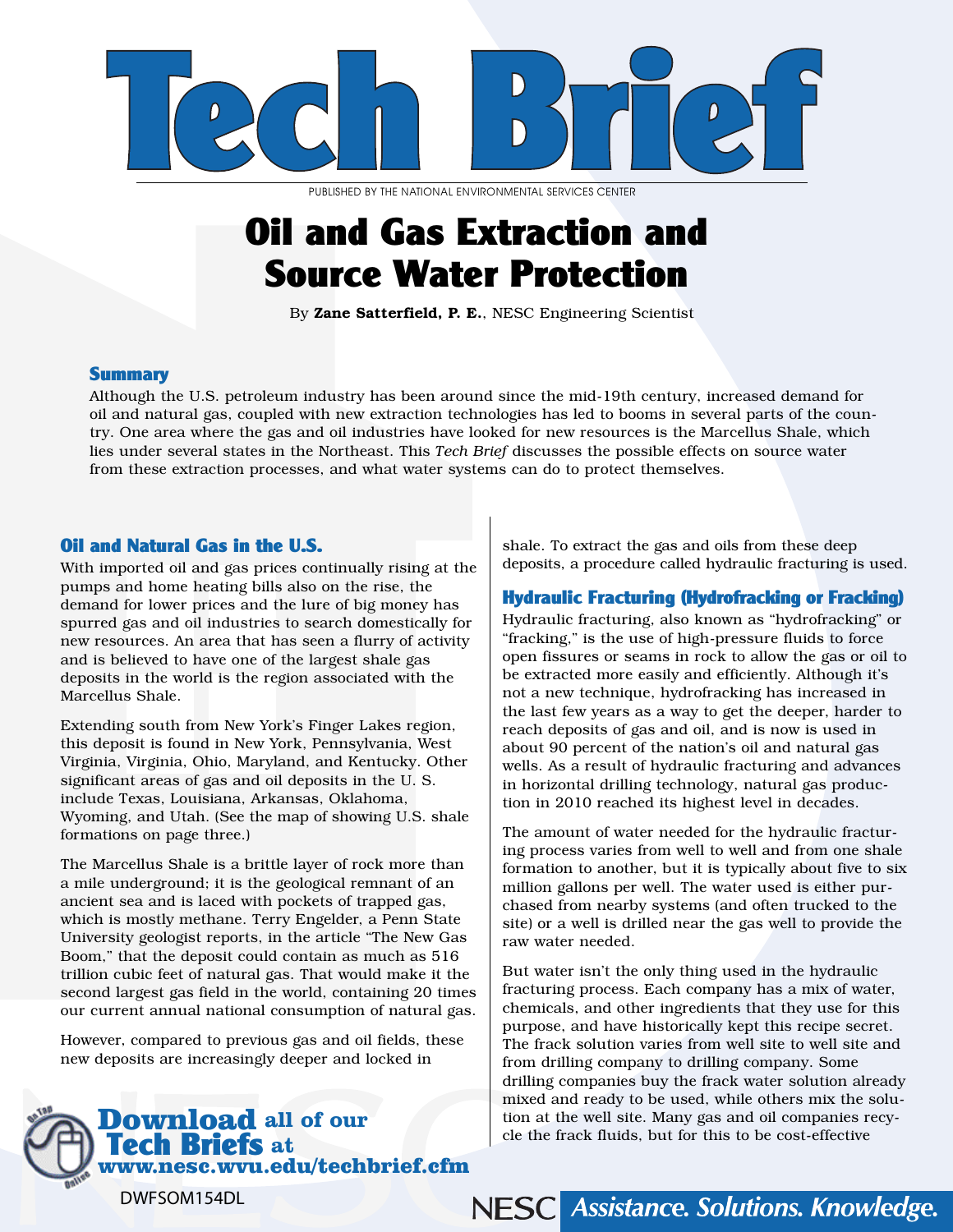there must be more than one well nearby to make the recycling worth the trouble.

As the use of hydraulic fracturing has grown, so have concerns about its environmental and public health impacts. One concern is that hydraulic fracturing fluids used to fracture rock formations contain numerous chemicals that could harm human health and the environment, especially if they enter drinking water supplies. The resistance of many oil and gas companies to publicly disclose the chemicals they use heightens this concern.

In 2010, the U.S. House of Representatives Committee on Energy and Commerce began investigating the chemicals and components used in hydraulic fracturing. The committee compiled information from the leading 14 gas and oil service companies, who agreed to supply their proprietary information on condition of anonymity, and published their findings in *Chemicals Used In Hydraulic Fracturing*.

The committee found that the most widely used chemical in hydraulic fracturing was methanol, a hazardous air pollutant and a candidate for regulation under the Safe Drinking Water Act (SDWA). Other chemical components used in hydraulic fracturing between 2005 and 2009 as reported to the committee included:

- Isopropanol (Isopropyl alcohol, propan-2-ol);
- Crystalline silica–quartz (SiO2);
- Ethylene glycol monobutyl ether (2-butoxyethanol);
- Ethylene glycol (1,2-ethanediol);
- Hydrotreated light petroleum distillates;
- Sodium hydroxide (Caustic soda).

(For a complete list of the 750 chemicals reported to the committee, see: *http://democrats.energycommerce.house.gov/sites/default/files/documents/Hydraulic%20Fracturing%20Report%204.18. 11.pdf.)*

Chemicals weren't the only components used in fracking, though. One company used instant coffee as one of the components in fluid designed to inhibit acid corrosion, while two companies reported using walnut hulls as part of a breaker, which is a product used to degrade the fracturing fluid viscosity. Another used tallow soap to reduce loss of fracturing fluid in the exposed rock.

#### Fracking and Water

PAGE OF Six

PAGE

 $SiX$  $\overline{\sigma}$ 

two

Most problems with hydraulic fracturing happen when casing and cement, which reinforce the well at the point where it is drilled through the groundwater, are not installed properly or fail for other

reasons. Multiple seals at the wellhead and in the first few hundred feet of the drill hole are supposed to direct the pressure and frack fluid to the bottom of the well. (See the cross section of a hydraulic fracturing well on page five.)

Other groundwater contamination problems, however, can happen above ground. Most wells have a holding pond for the frack water that returns to the surface (typically 10 to 20 percent of the total water used). This return frack water is rife with chemicals and sometimes carries traces of radiation from underground rock. Most municipal wastewater plants cannot adequately treat or remove this waste. Therefore, much of it remains stored in ponds near the wellheads for long periods of time where it can possibly leak into the groundwater, even if the ponds are lined with plastic.

Surface water contamination from the fracking process can happen when frack fluid spills at the wellhead site or as the trucks carrying this fluid travel to and from the wellhead leak. These spills may be from unused frack fluid or return frack fluid, which comes back up the well during the fracking process. Again, a holding pond may leak, which could drain its contents into nearby streams or the holding ponds may overflow from large rain events. One of the biggest issues with surface water contamination is from the treatment of the spent or processed frack water at municipal wastewater plants.

The return frack water is very high in chlorides, sodium, and calcium. These chemicals create high total dissolved solids (TDS) levels. In addition, investigators have found sodium concentrations higher than what are normally found in seawater. Other contaminants include bromide, radiation, radon, methane, and others. A typical wastewater treatment plant cannot remove enough of these contaminants from the treated wastewater it releases into receiving streams. Because of the high contaminant levels, the spent frack water requires specialized treatment and some states, such as Pennsylvania, have limited the number and type of wastewater treatment plants that can receive this wastewater.

Other concerns from oil and gas extraction are air, noise, and light pollution. Drilling is a 24-hour operation with many high-powered lights for safe operation. The equipment at the well site is usually powered by gas and diesel engines that run almost nonstop and the exhaust contributes to air pollution. Other concerns are heavy traffic loads on rural roads and the possibility of damaging the roads and creating leaks in the drinking water distribution systems that are under the roads. When trucks bring in water for fracking, hundreds of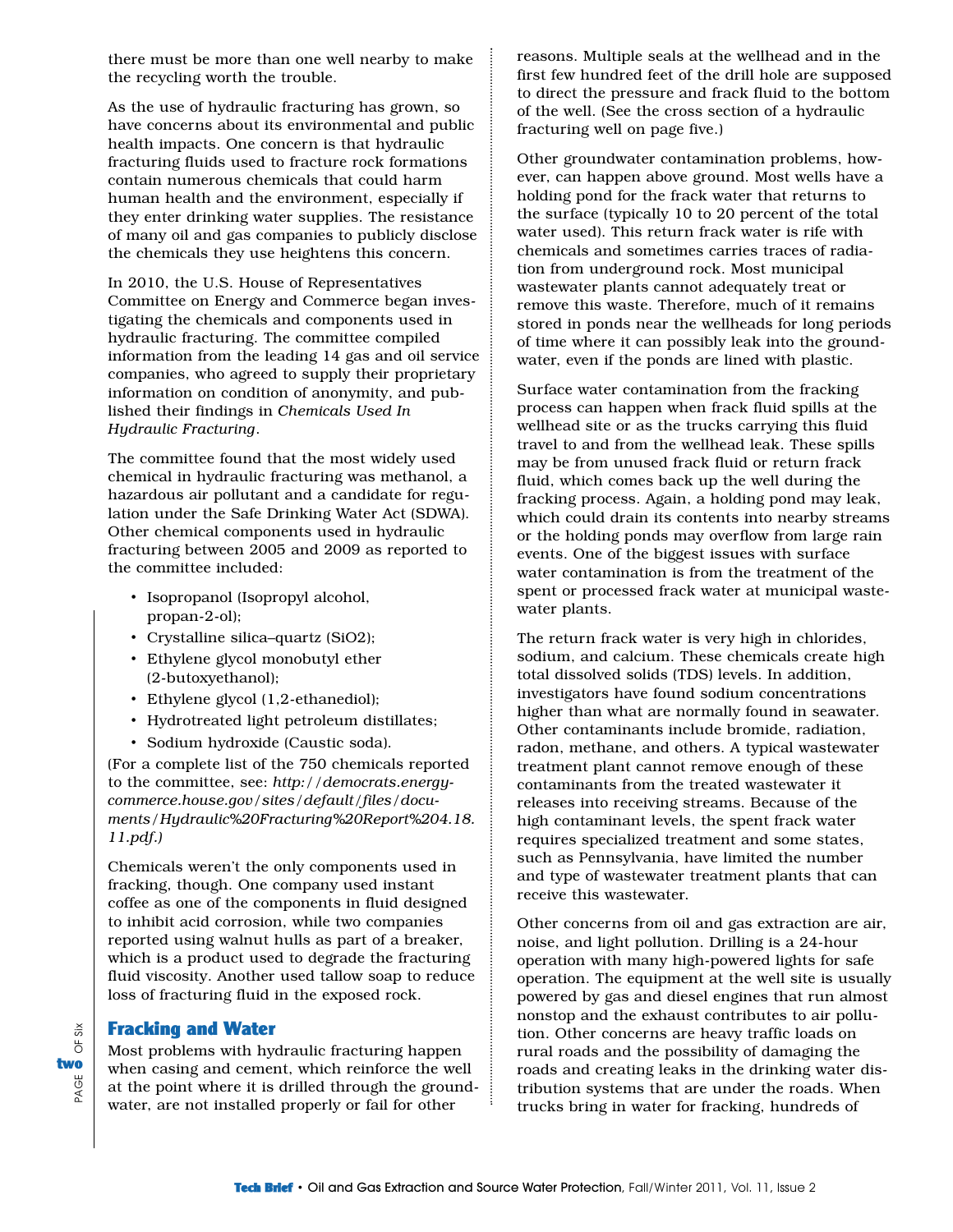

PAGE OFthree<br> $\frac{\cap}{\times}$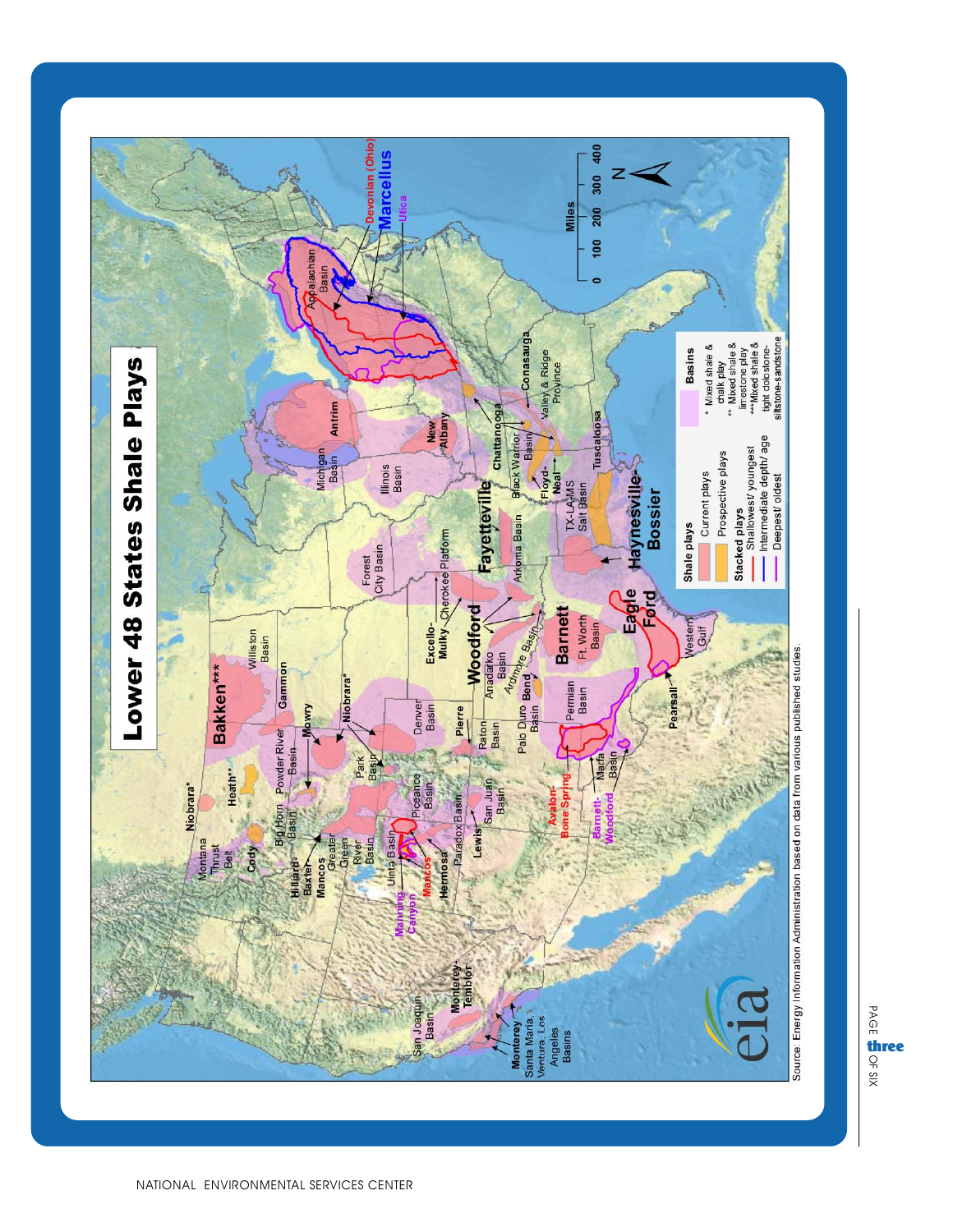round trips are needed to bring in enough water. If the well uses potable water for the frack fluid, it could create high demand on already short-staffed water systems, although the added revenue is often attractive. Seismic activity may also be associated with the hydraulic fracturing process in areas that have rarely, if ever, seen it, affecting structures that were not built with seismic specifications.

#### Protecting Source Water

One of the best ways a community's water system can protect its source water is to have total ownership of the land, minerals, and gas and oil rights in the watershed area, or strict land-use ordinances or regulations. Most communities do not have this kind of control to protect their source water. But, there are other steps that can be taken. For instance, the drinking water system could update its source water protection plan or wellhead protection plan to show where any gas or oil wells past and present are located. In addition to mapping the wells, the system could note any possible transport routes to active wells and plan ways to be prepared for possible spills.

System operators should learn about drilling that is being permitted in their watershed area before it starts. Contact the state permitting agency to inquire about new and pending permits, and attend public hearings or meetings that may involve the source water. Be familiar with the regulations for drilling for gas and oil in your state. Get the community involved; having more eyes on what is happening promotes awareness, much like a neighborhood watch program.

Lab test results that drinking water systems normally obtain to meet SDWA requirements and that wastewater systems get for the National Pollutant Discharge Elimination Systems (NPDES) requirements, as well as information available from the state primacy agency, are valuable and establish a baseline for any future anomalies. Establishing a good history with certified lab results will be important to show changes in water quality if changes occur.

Drinking water systems should keep an eye on their raw water quality and wastewater systems should watch their influent wastewater for any significant changes. Changes to look for include high levels of total dissolved solids (TDS), conductivity, total suspended solids (TSS), chloride, methane, bromide, pH, and radon. Be especially cautious about chloride and bromide. Bromide creates high levels of disinfection byproducts when a drinking water system uses chlorine for disinfection. For systems using ozone as a disinfectant, bromine and ozone react to form bromate, a primary contaminant regulated under the SDWA. Bromide and

chloride in the influent entering wastewater treatment plants is hard to remove and can be passed through relatively untreated into receiving waters.

Monitoring the source water for drinking water systems and influent for the wastewater water systems should include volatile organic compounds, TDS, conductivity, TSS, chloride, bromide, dissolved methane, pH, and radon. Systems on a limited budget should concentrate on chloride, bromide, conductivity, TDS, and pH.

Once the baselines for these contaminants are secured, any significant changes should be viewed as potential signs that external factors such as frack fluid may have influenced the system. Armed with this information, the system can then investigate the cause more thoroughly.

#### Solid Waste and Wastewater Concerns

Frack water disposal is one of the key concerns related to gas and oil industry activity. Typically, these operations use lined holding ponds to capture and hold the spent frack water. This helps some suspended solids settle out. When all hydraulic fracturing is finished, the used frack fluid is usually trucked from these holding ponds to a municipal wastewater plant, if the state allows it. Municipal wastewater plants that do or can accept the spent frack fluid must have the ability to treat the fluid. These systems are usually more modern and include filtration, such as membrane treatment.

If trucking to a municipal treatment system, companies must take spill precautions and have an emergency plan if a spill does occur. Some states, such as Ohio, allow deep well injection to dispose of the spent frack fluid.

If the company does not have access to any of the options discussed, they may be able to contract with companies that specialize in treating spent frack fluid. Some of these companies offer mobile treatment. Keep in mind any discharge to the surface still needs a NPDES permit. Any treatment of this fluid produces residual waste, such as solids and even filter backwash slurry. These solids or thick slurries are usually taken to a landfill that is permitted to take them.

The drilling process also generates solid waste from the cuttings (earth, rock, and other materials) removed from the borehole. A borehole's size can range from 20 inches at the top, to make room for the double and triple casings, to four inches at the bottom. When companies drill 5,000 feet down and then another 2,000 or 3,000 feet horizontally, they produce a lot of cuttings. In the past the method for disposing the drill cuttings was to dig a pit onsite and bury them. Until recently, the pit did

 $\frac{1}{20}$ PAGE OF Six  $\sigma$ fourPAGE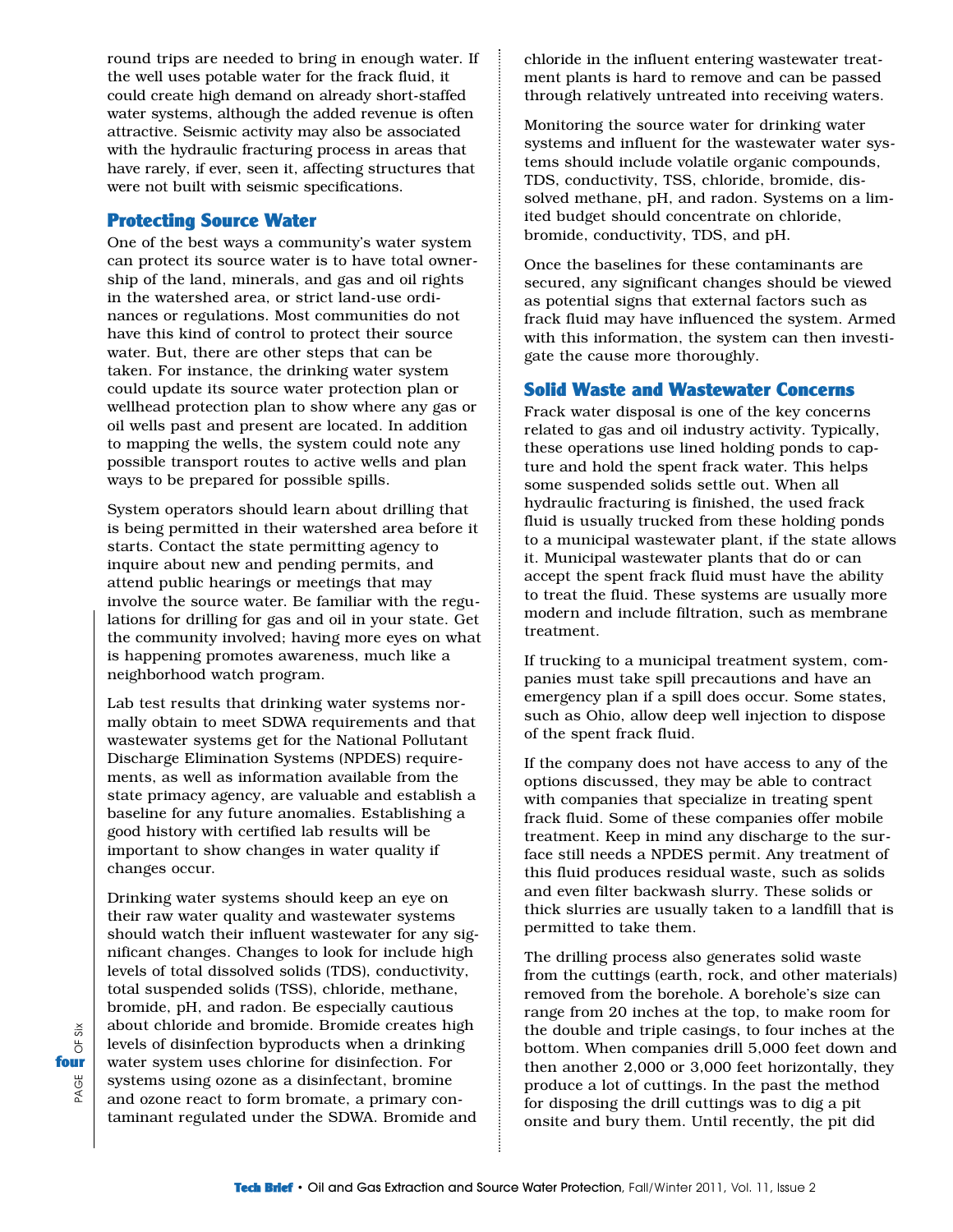